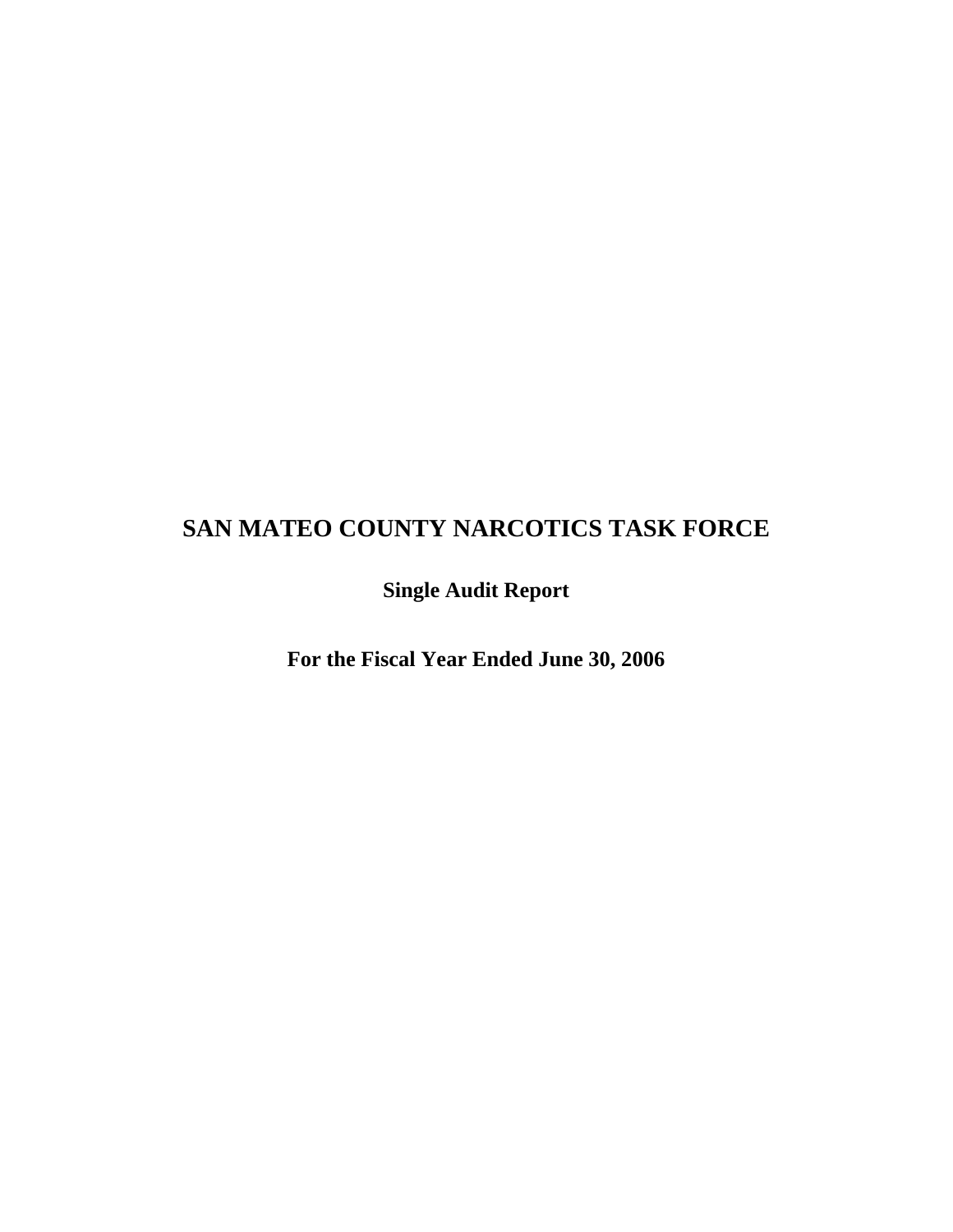# **SAN MATEO COUNTY NARCOTICS TASK FORCE**

## **June 30, 2006**

## TABLE OF CONTENTS

| Independent Auditor's Report on Schedule of Expenditures of Federal Awards [1001] [10] Independent Auditor's Report on Schedule of Expenditures of Federal Awards                                                                                                                                                                                                                   |          |
|-------------------------------------------------------------------------------------------------------------------------------------------------------------------------------------------------------------------------------------------------------------------------------------------------------------------------------------------------------------------------------------|----------|
|                                                                                                                                                                                                                                                                                                                                                                                     |          |
| Notes to the Schedule of Expenditures of Federal Awards [11] Motel and Schedule 13 and Schedule 3                                                                                                                                                                                                                                                                                   |          |
| Report on Internal Control Over Financial Reporting and on Compliance and<br>Other Matters Based on an Audit of Financial Statements Performed in<br>Accordance with Government Auditing Standards [11] Accordance with Government Auditing Standards [11] Accordance with Government Auditing Standards [11] Accordance with Government Auditing Standards [11] Accordance with Go |          |
| Report on Compliance with Requirements Applicable to Each Major Program and<br>on Internal Control Over Compliance in Accordance with OMB Circular A-133 [2013] [6-7] 6-7                                                                                                                                                                                                           |          |
|                                                                                                                                                                                                                                                                                                                                                                                     | $8 - 11$ |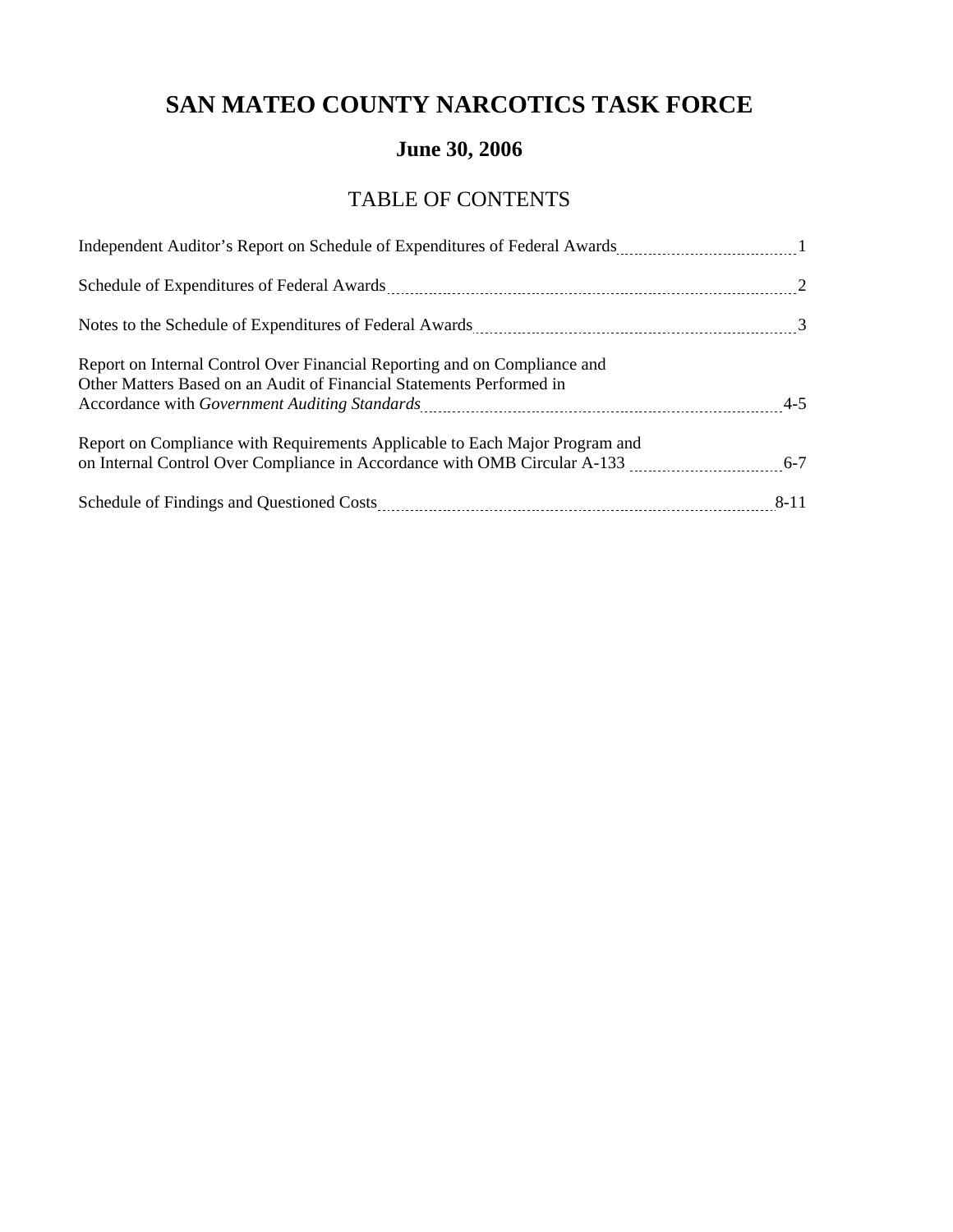

Independent Auditor's Report on Schedule of Expenditures of Federal Awards

To the Board of Directors San Mateo County Narcotics Task Force

We have audited the financial statements of the governmental activities, each major fund, and the aggregate remaining fund information of the San Mateo County Narcotics Task Force (the NTF) as of and for the year ended June 30, 2006, which collectively comprise the NTF's basic financial statements. These financial statements are the responsibility of the NTF's management. Our responsibility is to express opinions on these financial statements based on our audit.

We conducted our audit in accordance with auditing standards generally accepted in the United States of America and the standards applicable to financial audits contained in *Government Auditing Standards*, issued by the Comptroller General of the United States. Those standards require that we plan and perform the audit to obtain reasonable assurance about whether the financial statements are free of material misstatement. An audit includes consideration of internal control over financial reporting as a basis for designing audit procedures that are appropriate in the circumstances, but not for the purpose of expressing an opinion on the effectiveness of the NTF's internal control over financial reporting. Accordingly, we express no such opinion. An audit includes examining, on a test basis, evidence supporting the amounts and disclosures in the financial statements. An audit also includes assessing the accounting principles used and significant estimates made by management, as well as evaluating the overall financial statement presentation. We believe that our audit provides a reasonable basis for our opinions.

Our audit was conducted for the purpose of forming opinions on the financial statements that collectively comprise the NTF's basic financial statements. The accompanying Schedule of Expenditures of Federal Awards is presented for purposes of additional analysis as required by U.S. Office of Management and Budget Circular A-133, Audits of States, Local Governments, and Non-Profit Organizations, and is not a required part of the basic financial statements of the NTF. The Schedule of Expenditures of Federal Awards has been subjected to the auditing procedures applied in the audit of the basic financial statements, and in our opinion, is fairly stated in all material respects in relation to the basic financial statements taken as a whole.

County of San Mateo Controller

Redwood City, California December 20, 2006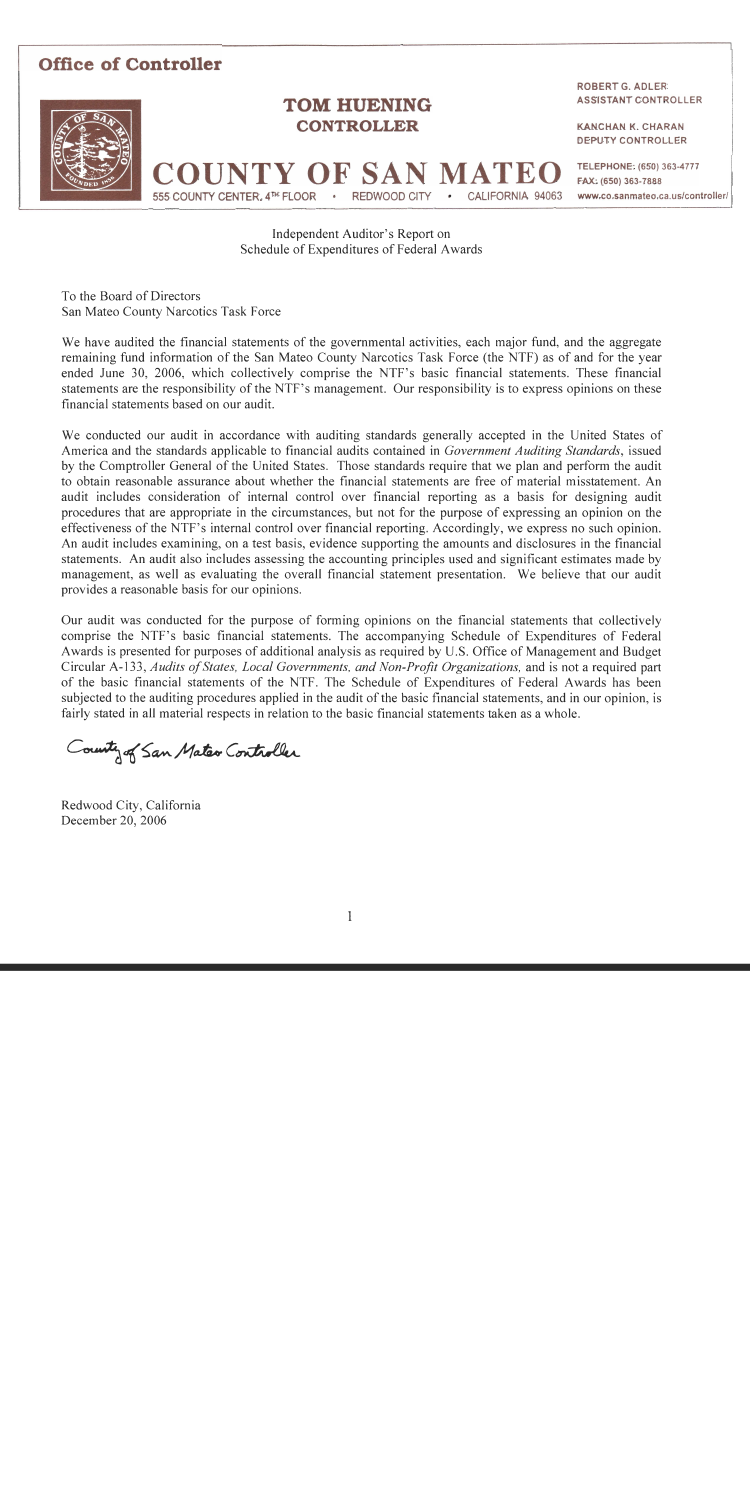## San Mateo County Narcotics Task Force Schedule of Expenditures of Federal Awards For the Fiscal Year Ended June 30, 2006

| Federal Grantor/Pass-Through Grantor/Program Title                             | Catalog of Federal<br><b>Domestic Assistance</b><br>Number (CFDA) | Federal<br>Expenditures | Pass-Through<br><b>Entity Number</b> |
|--------------------------------------------------------------------------------|-------------------------------------------------------------------|-------------------------|--------------------------------------|
|                                                                                |                                                                   |                         |                                      |
| U.S. OFFICE OF NATIONAL DRUG CONTROL POLICY                                    |                                                                   |                         |                                      |
| Pass-Through Program, Northern California High Intensity Drug Trafficking Area |                                                                   |                         |                                      |
| High Intensity Drug Trafficking Area                                           | 07                                                                | \$<br>42,418            | I5PSFP501Z                           |
| High Intensity Drug Trafficking Area                                           | 07                                                                | 48,436                  | I6PSFP501Z                           |
| TOTAL U.S. OFFICE OF NATIONAL DRUG CONTROL POLICY                              |                                                                   | 90,854                  |                                      |
| <b>U.S. DEPARTMENT OF JUSTICE</b>                                              |                                                                   |                         |                                      |
| Direct Programs:                                                               |                                                                   |                         |                                      |
| Organized Crime Drug Enforcement Task Force-State and Local Overtime           | 16                                                                | 97,523                  | n/a                                  |
| <b>Federally Forfeited Property</b>                                            | 16                                                                | 142,640                 | n/a                                  |
| Sub-Total of Direct Programs                                                   |                                                                   | 240,163                 |                                      |
| Pass-Through Program, San Mateo County Sheriff's Office:                       |                                                                   |                         |                                      |
| Drug Enforcement Administrative Grant                                          | 16                                                                | 30,591                  | n/a                                  |
| Pass-Through Program, State of California Office of Emergency Services:        |                                                                   |                         |                                      |
| Anti-Drug Abuse Enforcement Program                                            | 16.738                                                            | 293,630                 | DC 05160410                          |
| Sub-Total of Pass-Through Programs                                             |                                                                   | 324,221                 |                                      |
| TOTAL U.S. DEPARTMENT OF JUSTICE                                               |                                                                   | 564,384                 |                                      |
| <b>TOTAL EXPENDITURES OF FEDERAL AWARDS</b>                                    |                                                                   | \$<br>655,238           |                                      |

See notes to the schedule of expenditures of federal awards.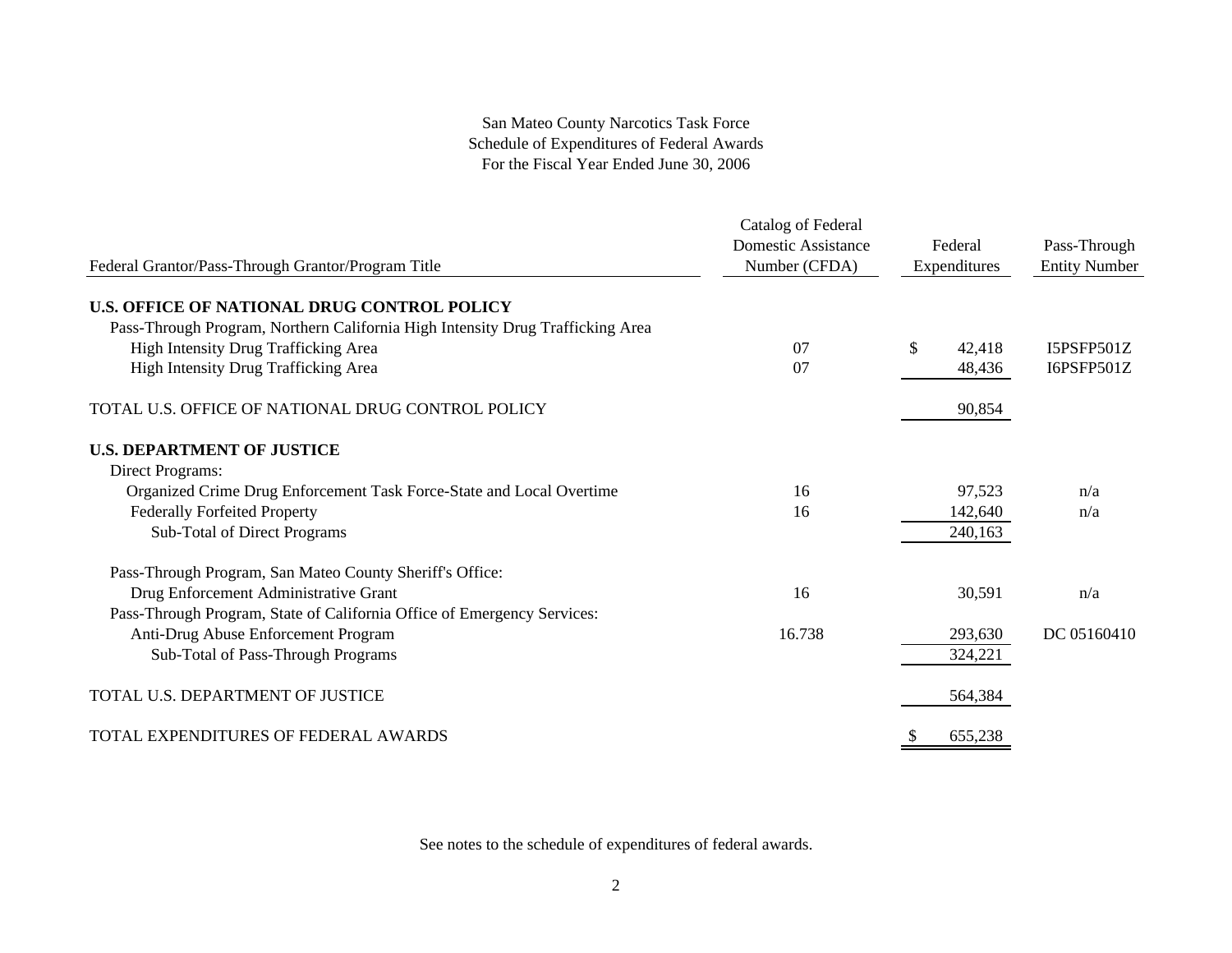## San Mateo County Narcotics Task Force Notes to the Schedule of Expenditures of Federal Awards For the Year Ended June 30, 2006

#### *Note 1. Basis of Presentation*

The accompanying Schedule of Expenditures of Federal Awards includes the federal grant activity of the San Mateo County Narcotics Task Force and is presented on the accrual basis of accounting. The information in this schedule is presented in accordance with the requirements of OMB Circular A-133, *Audits of States, Local Governments, and Non-Profit Organizations.* Therefore, some amounts presented in this schedule may differ from amounts presented in, or used in the preparation of, the basic financial statements.

### *Note 2. Subrecipients*

For fiscal year ended June 30, 2006, no funds reported on the Schedule of Expenditures of Federal Awards were passed-through to subrecipient entities.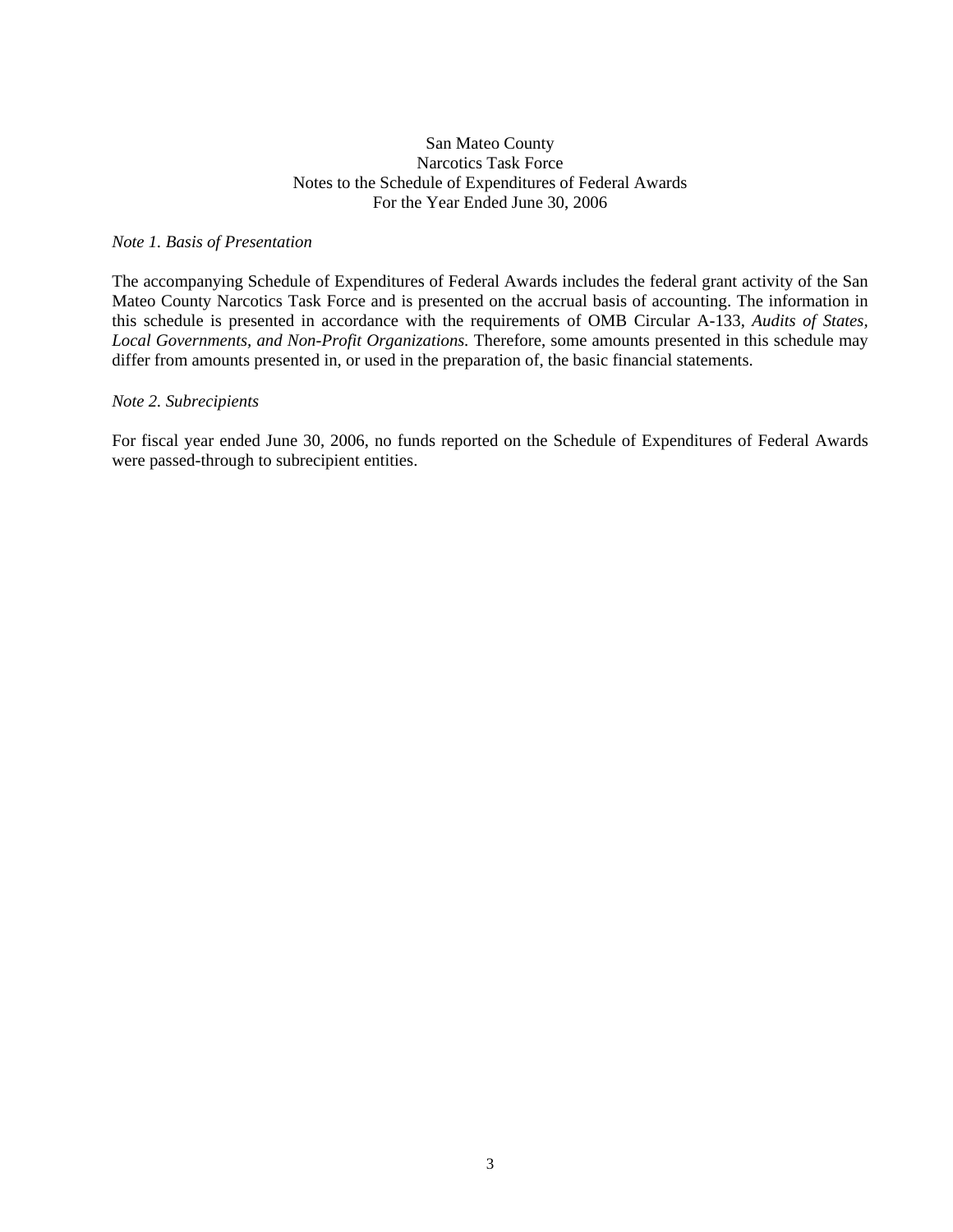

## REPORT ON INTERNAL CONTROL OVER FINANCIAL REPORTING AND ON COMPLIANCE AND OTHER MATTERS BASED ON AN AUDIT OF FINANCIAL STATEMENTS PERFORMED IN ACCORDANCE WITH GOVERNMENT AUDITING STANDARDS

To the Board of Directors San Mateo County Narcotics Task Force

We have audited the financial statements of the governmental activities, each major fund, and the aggregate remaining fund information of the San Mateo County Narcotics Task Force (the NTF) as of and for the year ended June 30, 2006, which collectively comprise the NTF's basic financial statements and have issued our report thereon dated December 20, 2006. We conducted our audit in accordance with auditing standards generally accepted in the United States of America and the standards applicable to financial audits contained in Government Auditing Standards, issued by the Comptroller General of the United States.

#### **Internal Control Over Financial Reporting**

In planning and performing our audit, we considered the NTF's internal control over financial reporting in order to determine our auditing procedures for the purpose of expressing our opinions on the financial statements and not to provide an opinion on the internal control over financial reporting. Our consideration of the internal control over financial reporting would not necessarily disclose all matters in the internal control that might be material weaknesses. A material weakness is a reportable condition in which the design or operation of one or more of the internal control components does not reduce to a relatively low level the risk that misstatements caused by error or fraud in amounts that would be material in relation to the financial statements being audited may occur and not be detected within a timely period by employees in the normal course of performing their assigned functions. We noted no matters involving the internal control over financial reporting and its operation that we consider to be material weaknesses.

#### **Compliance and Other Matters**

As part of obtaining reasonable assurance about whether the NTF's financial statements are free of material misstatements, we performed tests of its compliance with certain provisions of laws, regulations, contracts and grant agreements, noncompliance with which could have a direct and material effect on the determination of financial statement amounts. However, providing an opinion on compliance with those provisions was not an objective of our audit, and accordingly, we do not express such an opinion. The results of our tests disclosed no instances of noncompliance or other matters that are required to be reported under Government **Auditing Standards.**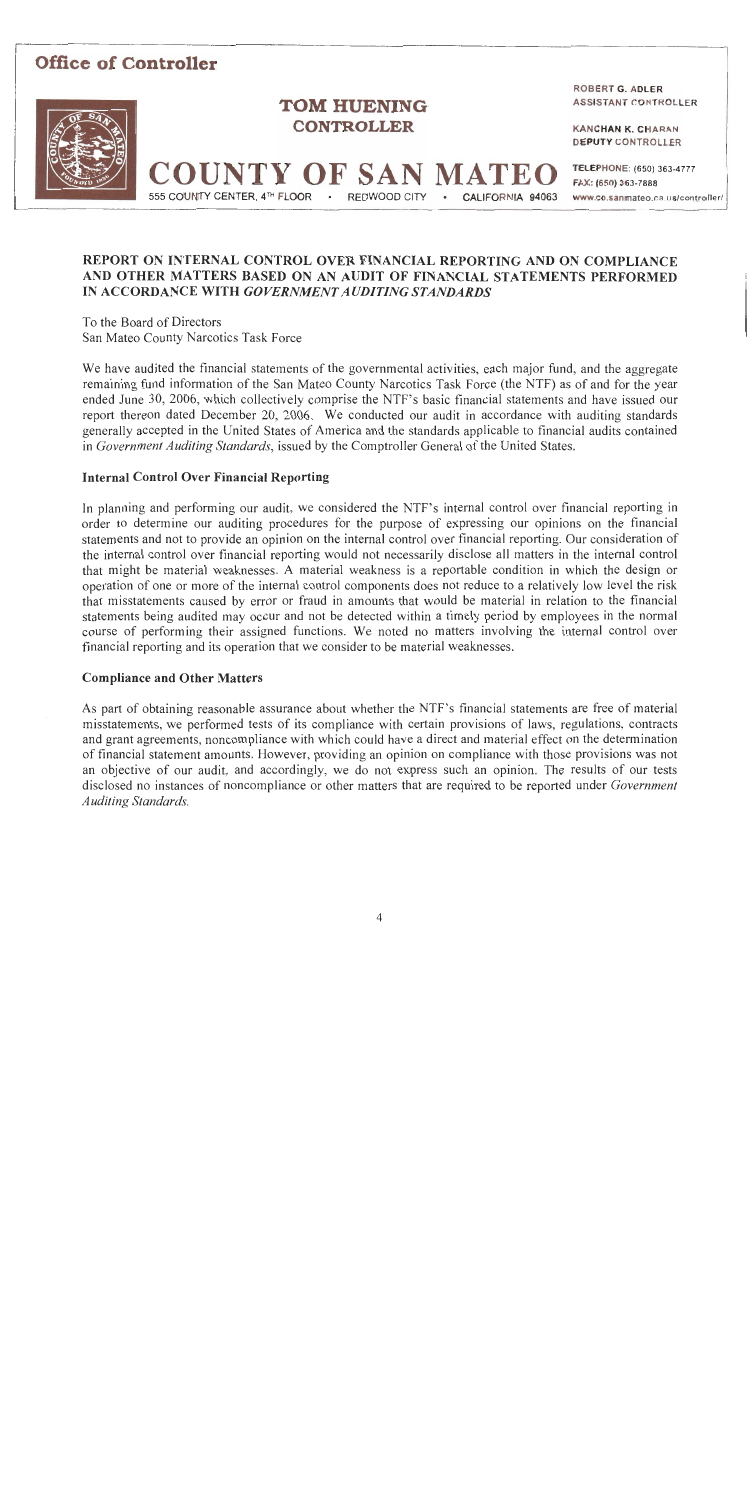This report is intended solely for the information and use the board of directors, management, others within the NTF, and federal awarding agencies and pass-through entities and is not intended to be and should not be used by anyone other than these specified parties.

County of San Mateo Controller

County of San Mateo, California December 20, 2006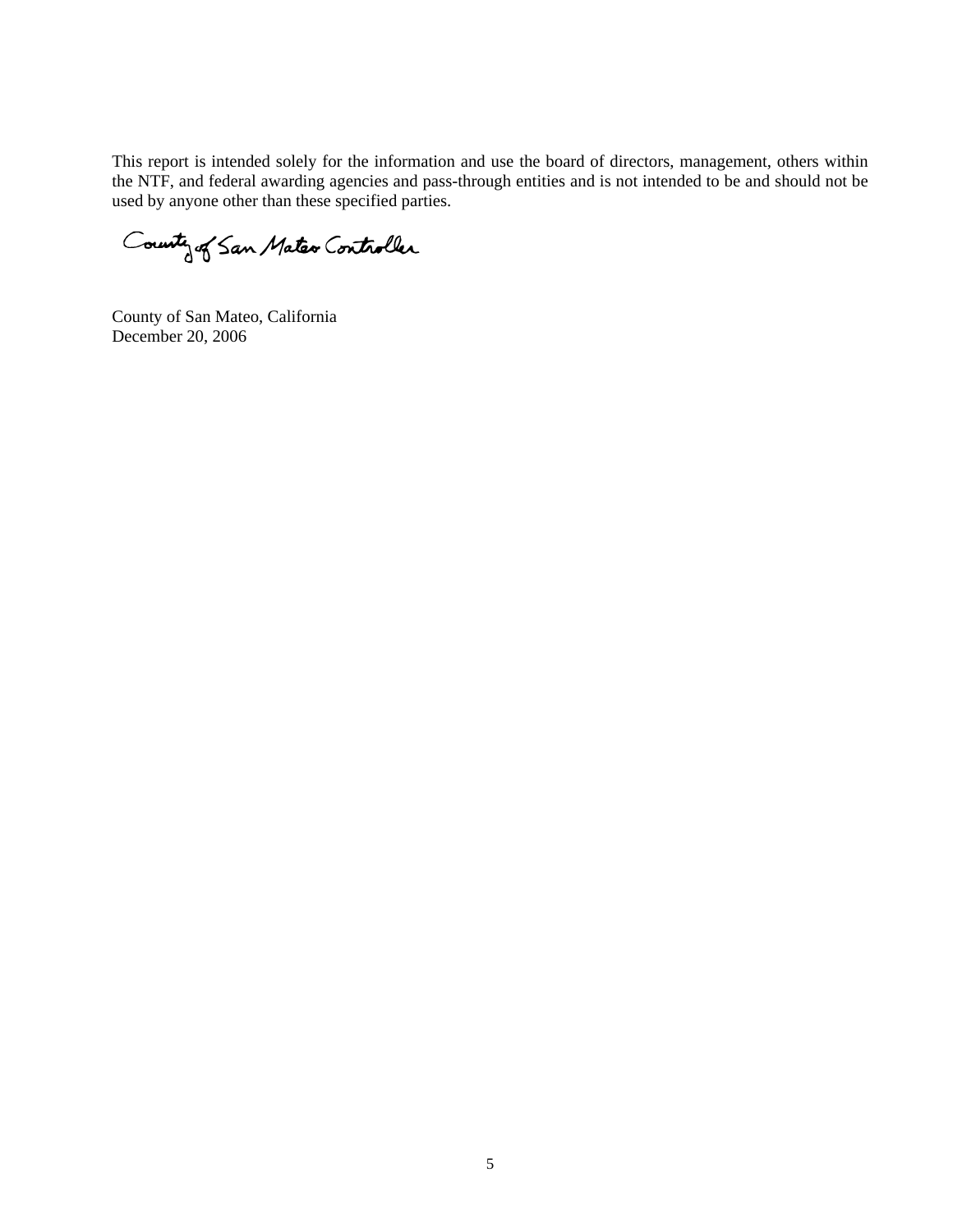

## REPORT ON COMPLIANCE WITH REQUIREMENTS APPLICABLE TO EACH MAJOR PROGRAM AND ON INTERNAL CONTROL OVER COMPLIANCE IN ACCORDANCE WITH **OMB CIRCULAR A-133**

To the Board of Directors San Mateo County Narcotics Task Force

#### Compliance

We have audited the compliance of the San Mateo County Narcotics Task Force with the types of compliance requirements described in the U.S. Office of Management and Budget (OMB) Circular A-133 Compliance Supplement that are applicable to each of its major federal programs for the year ended June 30, 2006. The San Mateo County Narcotics Task Force's major federal programs are identified in the summary of auditor's results section of the accompanying Schedule of Findings and Questioned Costs. Compliance with the requirements of laws, regulations, contracts and grants applicable to each of its major federal programs is the responsibility of the San Mateo County Narcotics Task Force's management. Our responsibility is to express an opinion on the San Mateo County Narcotics Task Force's compliance based on our audit.

We conducted our audit of compliance in accordance with auditing standards generally accepted in the United States of America; the standards applicable to financial audits contained in *Government Auditing Standards*, issued by the Comptroller General of the United States; and OMB Circular A-133, Audits of States, Local Governments, and Non-Profit Organizations. Those standards and OMB Circular A-133 require that we plan and perform the audit to obtain reasonable assurance about whether noncompliance with the types of compliance requirements referred to above that could have a direct and material effect on a major federal program occurred. An audit includes examining, on a test basis, evidence about the San Mateo County Narcotics Task Force's compliance with those requirements and performing such other procedures as we considered necessary in the circumstances. We believe that our audit provides a reasonable basis for our opinion. Our audit does not provide a legal determination on the San Mateo County Narcotics Task Force's compliance with those requirements.

In our opinion, the San Mateo County Narcotics Task Force complied, in all material respects, with the requirements referred to above that are applicable to each of its major federal programs for the year ended June 30, 2006. However, the results of our auditing procedures disclosed instances of noncompliance with those requirements, which are required to be reported in accordance with OMB Circular A-133 and which are described in the accompanying Schedule of Findings and Questioned Costs as item 2006-01.

#### **Internal Control Over Compliance**

The management of the San Mateo County Narcotics Task Force is responsible for establishing and maintaining effective internal control over compliance with requirements of laws, regulations, contracts and grants applicable to federal programs.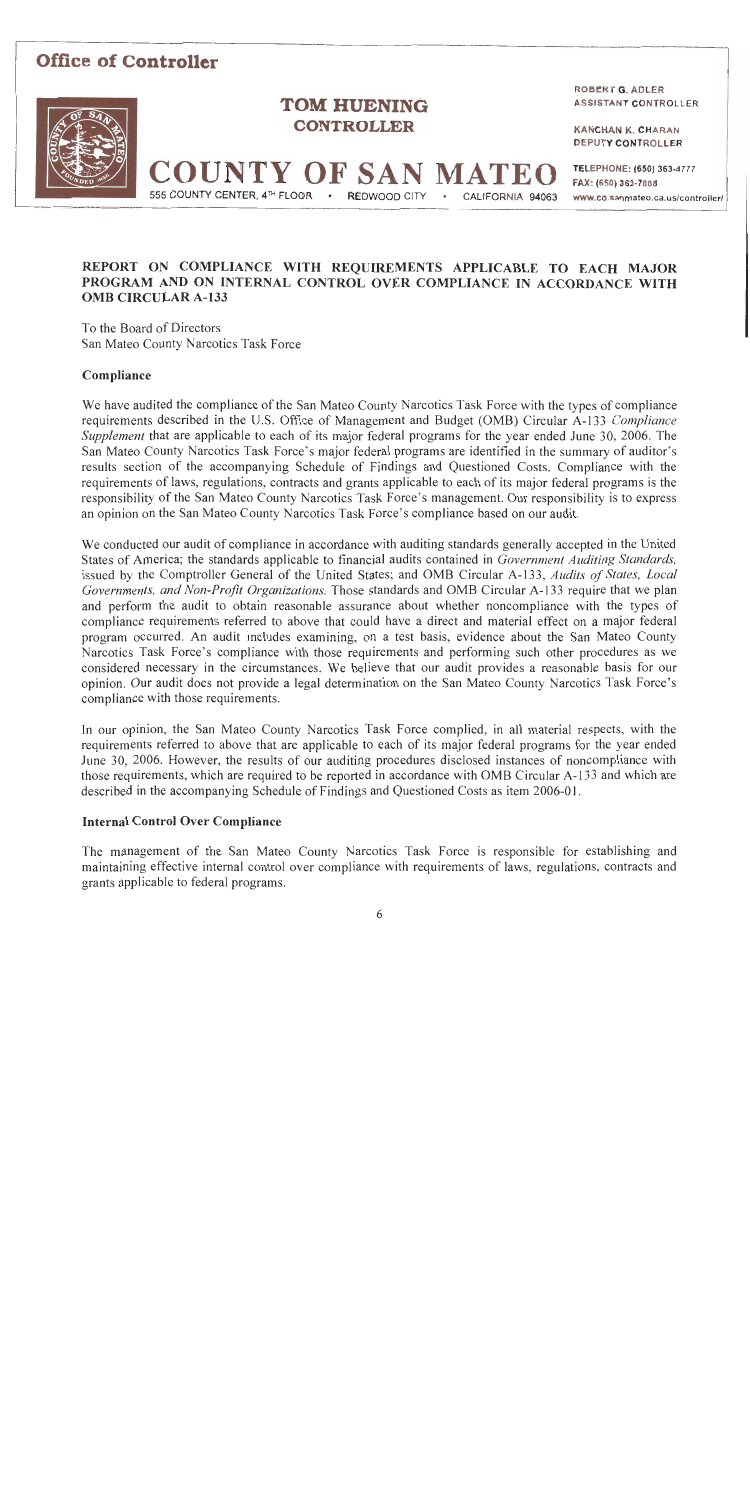In planning and performing our audit, we considered the San Mateo County Narcotics Task Force's internal control over compliance with requirements that could have a direct and material effect on a major federal program in order to determine our auditing procedures for the purpose of expressing our opinion on compliance and to test and report on internal control over compliance in accordance with OMB Circular A-133.

Our consideration of the internal control over compliance would not necessarily disclose all matters in the internal control that might be material weaknesses. A material weakness is a condition in which the design or operation of one or more of the internal control components does not reduce to a relatively low level the risk that noncompliance with applicable requirements of laws, regulations, contracts and grants caused by error or fraud that would be material in relation to a major federal program being audited may occur and not be detected within a timely period by employees in the normal course of performing their assigned functions. We noted no matters involving the internal control over compliance and its operation that we consider to be material weaknesses.

This report is intended solely for the information and use of the board of directors, management, others within the organization, and federal awarding agencies and pass-through entities and is not intended to be and should not be used by anyone other than these specified parties.

County of San Mateo Controller

County of San Mateo, California December 20, 2006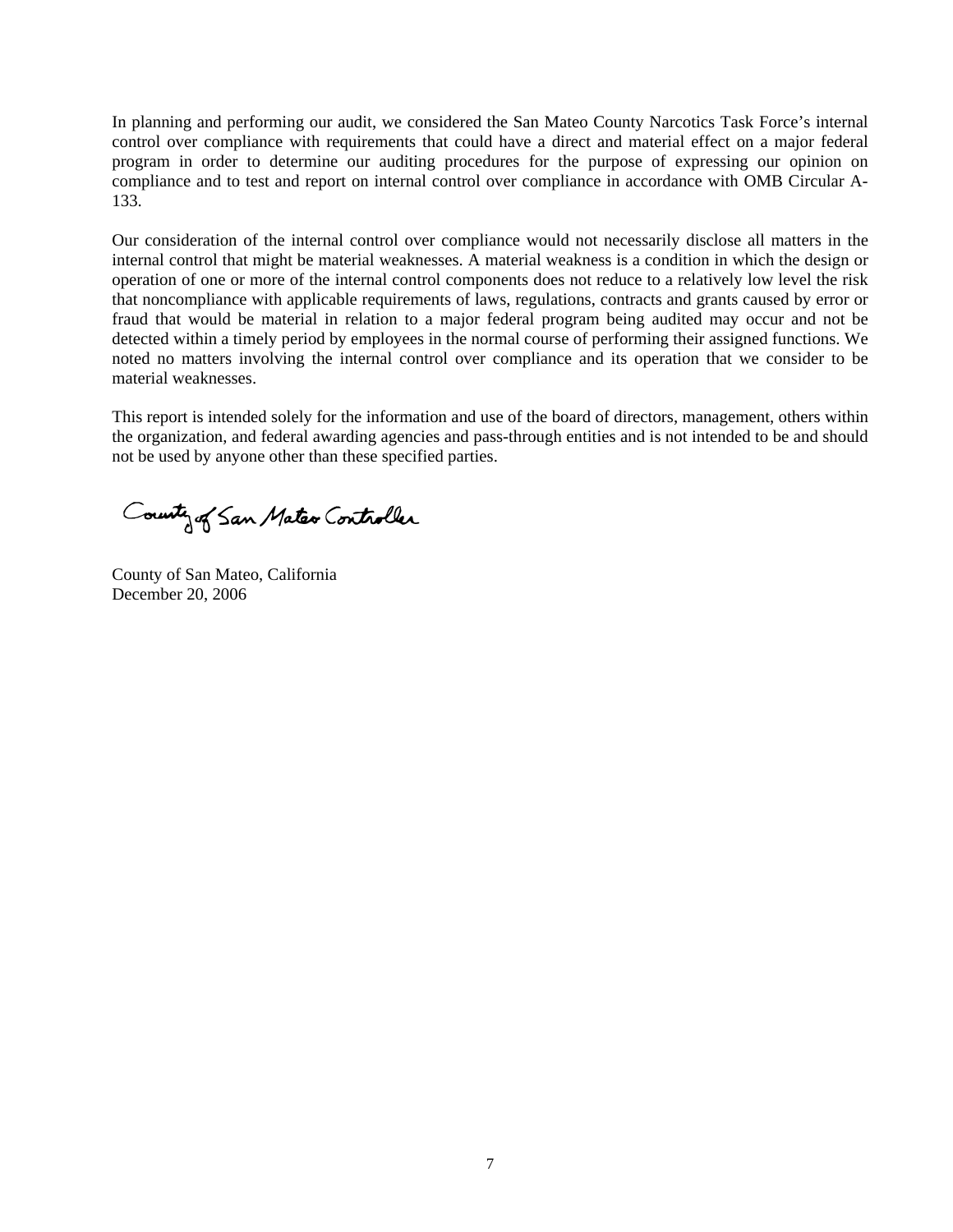## San Mateo County Narcotics Task Force SCHEDULE OF FINDINGS AND QUESTIONED COSTS For the Fiscal Year Ended June 30, 2006

### **SUMMARY OF AUDIT RESULTS**

- 1. The auditor's report expresses an unqualified opinion on the basic financial statements of the San Mateo County Narcotics Task Force.
- 2. No reportable conditions relating to the audit of the financial statements are reported in the Report on Internal Control Over Financial Reporting and on Compliance and Other Matters Based on an Audit of Financial Statements Performed in Accordance with *Government Auditing Standards.*
- 3. During the audit, no material weaknesses were identified in the internal control over financial reporting.
- 4. No instances of noncompliance material to the financial statements of the San Mateo County Narcotics Task Force were disclosed during the audit.
- 5. No reportable conditions relating to the audit of the major federal award programs are reported in the Report on Compliance with Requirements Applicable to Each Major Program and on Internal Control Over Compliance in Accordance with OMB Circular A-133.
- 6. During the audit, no material weaknesses were identified in the internal control over major programs.
- 7. The auditor's report on compliance for the major federal award programs for the San Mateo County Narcotics Task Force expresses an unqualified opinion.
- 8. There is one audit finding relative to the major federal award programs for the San Mateo County Narcotics Task Force that is required to be reported in accordance with section 510(a) of Circular A-133.
- 9. The programs tested as major programs were:

| CFDA Number | Name of Federal Program              |
|-------------|--------------------------------------|
| 16.738      | Anti-Drug Abuse Enforcement Program  |
|             | High Intensity Drug Trafficking Area |

- 10. The threshold for distinguishing Types A and B programs was \$300,000.
- 11. San Mateo County Narcotics Task Force was determined to be a high-risk auditee.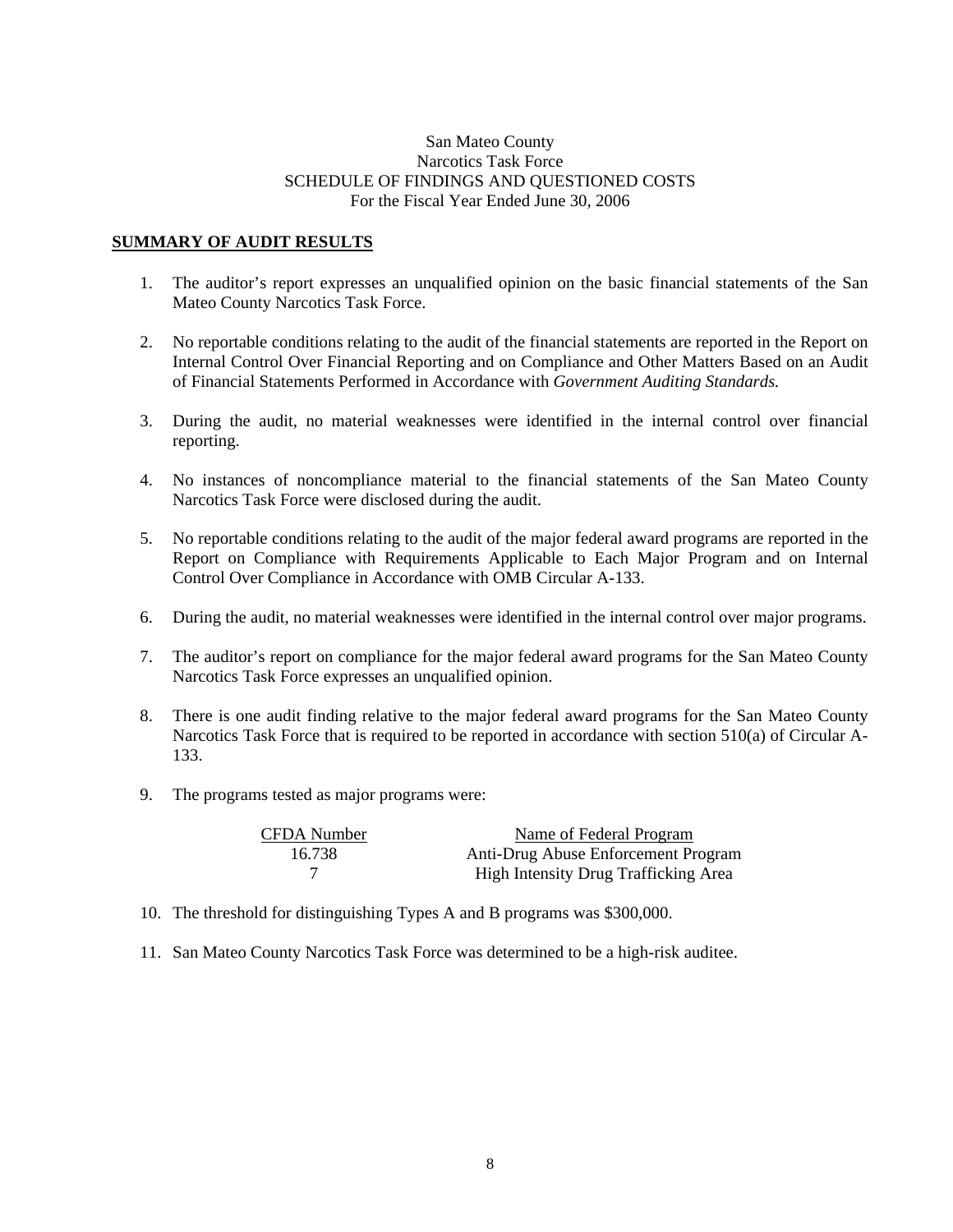### San Mateo County Narcotics Task Force SCHEDULE OF FINDINGS AND QUESTIONED COSTS For the Fiscal Year Ended June 30, 2006

## FINDINGS – FINANCIAL STATEMENTS AUDIT – REPORTABLE CONDITIONS None.

### FINDINGS AND QUESTIONED COSTS – MAJOR FEDERAL AWARD PROGRAMS AUDIT **Finding 2006-01 U.S. Office of National Drug Control Policy**  High Intensity Drug Trafficking Area, CFDA number 07

*Special Conditions* 

## *Criteria*

In accordance with the HIDTA Program Policy and Budget Guidance for the High Intensity Drug Trafficking Area (HIDTA) program, overtime payments made to an individual law enforcement personnel cannot exceed a maximum of twenty-five percent of the federal GS-12 step 1 level pay scale for Federal Law Enforcement Officers. The overtime cap is applied to a twelve-month period of either the federal or parent agency's fiscal year or any other twelve-month period selected by the parent agency. This audit applied the period of NTF's fiscal year (July 1, 2005 to June 30, 2006). Accordingly, the maximum overtime payment an individual can receive during that twelve-month period from the HIDTA and Organized Crime Drug Enforcement Task Force (OCDETF) Programs combined was \$15,144.

In addition, a Memorandum dated October 1, 2004 issued jointly by the Office of National Drug Control Policy and Office of the Deputy Attorney General extends the maximum overtime payments to include "…all funding sources, including from agencies within the Department of the Treasury and the Department of Justice, and from the OCDETF and HIDTA Programs."

We understand the above referenced Memorandum was not intended to apply to Federal grant funds administered by individual state single source agencies, which would include the NTF's Anti-Drug Abuse Enforcement Program. However, no written guidance has been issued to clarify or amend this Memorandum's intent.

## *Condition*

During our testing of compliance with the overtime payment restrictions, we noted four officers were paid in excess of the maximum allowed. While the NTF does monitor overtime payments to officers funded with OCDETF and HIDTA funds, in accordance with the HIDTA Program requirements, they do not track the total payments funded with Department of Justice funds as required by the Memorandum.

## *Effect*

By not keeping track and verifying all payments with Department of Justice funds, the overtime payments to each individual officer could be over the maximum, and thus, the program may not be in compliance with the HIDTA program requirements.

Below is a summary of the audit finding:

|                                              | Number   | <b>Dollars</b> |        |
|----------------------------------------------|----------|----------------|--------|
| Population                                   | 24       | \$342,741      |        |
| Sample                                       | 11       | 132,387        |        |
| Not in Compliance                            |          | 16,763         |        |
| <b>Questioned Costs</b>                      |          |                | 16,763 |
| Total Office of National Drug Control Policy | \$16,763 |                |        |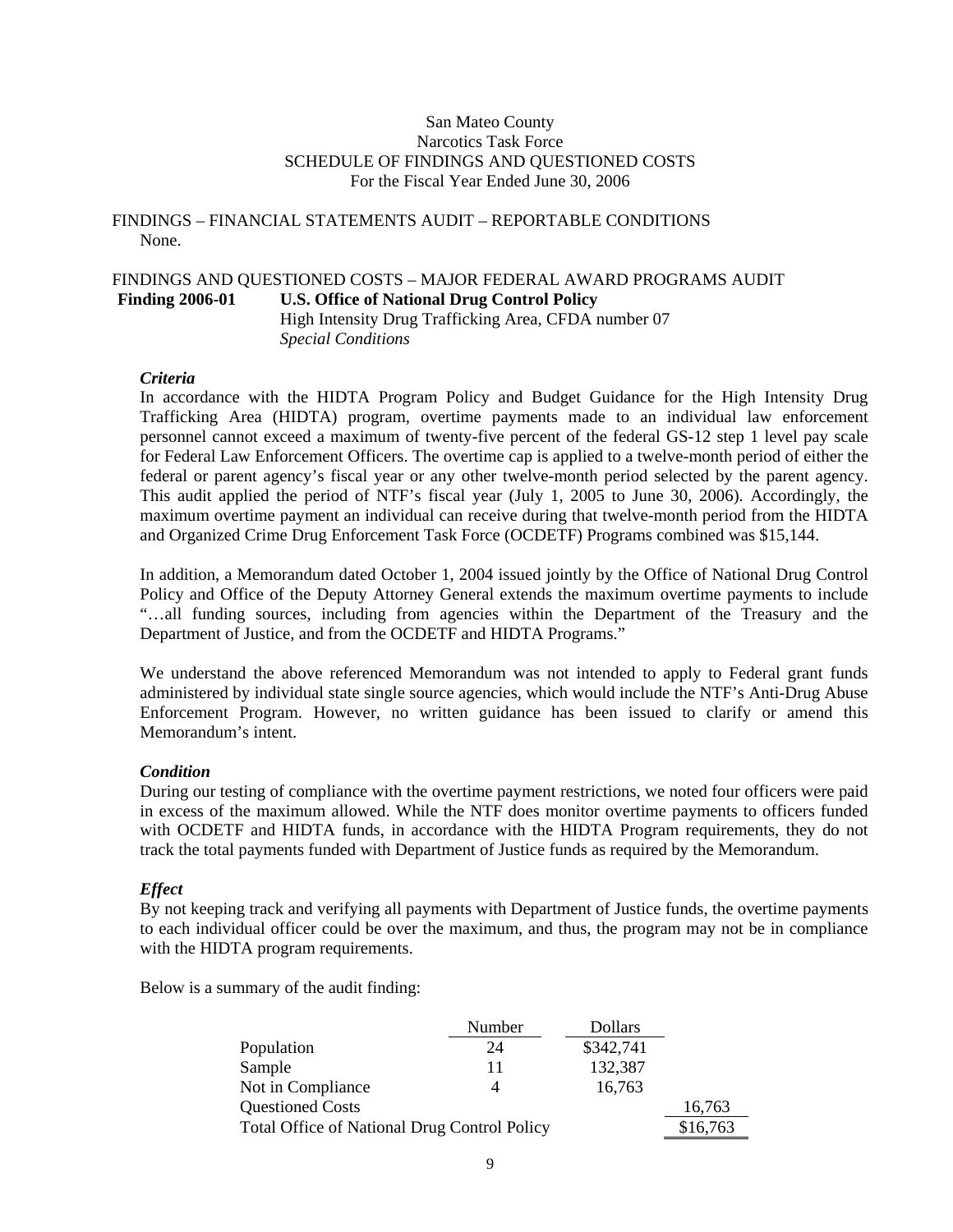## **Finding 2006-01 (Continued)**

#### *Recommendation*

We recommend that the NTF extend their current monitoring of overtime to include all payments funded by the Department of Justice. Further, as mentioned in the Management Response below, the NTF should obtain a written exemption, in respect to the aggregate overtime cap, for their Federal grant funds administered by individual state single source agencies, specifically the Anti-Drug Abuse Enforcement Program.

### *Management Response*

As an active participant in the Northern California High Intensity Drug Trafficking Area (NCHIDTA) and the Organized Crime Drug Enforcement Task Force (OCDETF) programs, the San Mateo County Narcotics Task Force (SMCNTF) has been diligent in complying with all known overtime restrictions associated with the programs. The overtime hours used within both programs is strictly monitored on a monthly basis by a Fiscal Specialist and the Commander of the SMCNTF. To my knowledge, the SMCNTF has never been out of compliance with the overtime restrictions set forth by HIDTA and/or OCDETF. To the contrary, during a recent inspection conducted by outside inspectors from the Office of National Drug Control Policy (ONDCP) the SMCNTF was commended for the detailed accounting and monitoring of the combined overtime hours between HIDTA and OCDETF.

Prior to FY 06-07 the funds received from the Drug Enforcement Administration's (DEA) Domestic Cannabis Eradication / Suppression Program (DCSP) were not included in the SMCNTF's monthly analysis of "federally funded overtime." After attending an OCDETF Coordinator meeting the Commander for the SMCNTF learned overtime funding from the DEA DCSP Program should be included in "overtime cap" defined as: 25% of the salary of federal law enforcement officer classified as GS-12 step 1. It should be noted the final figure associated with this formula adjusts yearly to correspond with any change in a GS-12 step 1 salary.

Beginning FY 06-07 the SMCNTF included the DEA DCSP overtime into the monitoring spreadsheet of federally funded overtime.

Since FY 03-04 the SMCNTF has participated in the State of California Governor's Office of Emergency Services (OES) Anti-Drug Abuse (ADA) Enforcement Program. The ADA Enforcement Program is funded through the Federal Department of Justice - Bureau of Justice Assistance (BJA). The BJA appropriates the funding level for all 50 states for the Edward Byrne Memorial Justice Assistance Grant. Each year the State of California receives an allocation; i.e. FY 07-08 \$21,876,819 of which \$13,291,487 is allocated for the ADA Enforcement Program. Each county is then allocated a portion of the ADA Enforcement Program funds for the purpose of funding specific programs/projects.

All correspondence associated with the Byrne Grant is conducted through the California's OES, including the Grant Recipient Handbook, application, grant award, and all program/project outcomes. Even the reimbursement check for expenses incurred in association with the grant program is from the State of California. In my review of the ADA Request for Application (RFA) and section 2171.61 (overtime) of the Grant Recipient Handbook there are no restrictions or limit to the amount of overtime earned by an individual officer. And, there is no mention of other programs like OCDETF or HIDTA.

Based on all aspects of the Byrne Grant being administered by the state OES, past and present Commanders have been completely unaware the funding associated with this grant program would be considered "federal monies" and included in the salary restrictions associated with the Department of Justice, HIDTA, and OCDETF.